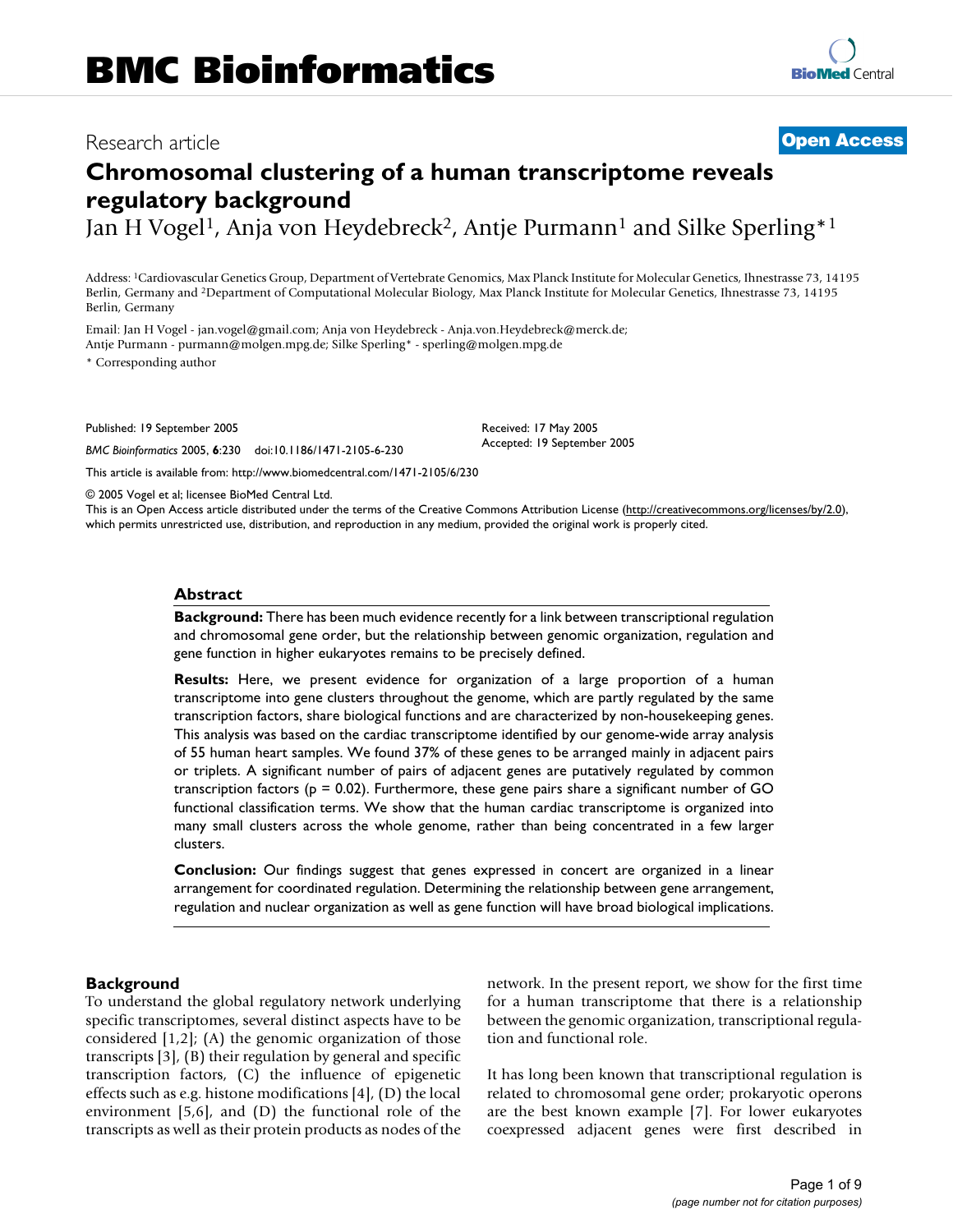Saccharomyces cerevisiae [8,9]. For a part of those gene pairs, a common transcriptional activation was proposed through a shared upstream activating sequence, which occurs in the promoter region of one of the two genes. Furthermore, correlated triplets, but not quadruples, were found to occur more often than expected in yeast. Reports for Caenorhabditis elegans [10], Drosophila melanogaster [11,12], Homo sapiens and Mus musculus [13- 15] showed coexpression of co-localized genes in higher eukaryotes, and reports of particular gene cluster such as the human β-globin locus [16], the interleukin-13 gene locus [17] and others [18-20] indicate the association to regulated chromatin domains. However, on a global scale only few insights into the molecular mechanisms of the transcriptional regulation of clustered genes have been gathered so far, and data about small clusters of adjacent genes have only been partially analyzed. Beside the finding of housekeeping gene clusters throughout the human genome [14], no evidence for a functional correlation of clustered genes had been shown. However, coexpressed genes in general (regardless of their localization) appear to function in similar biological processes [21].

In this paper we describe the chromosomal co-localization in adjacent pairs of a large proportion of the human transcriptome in heart in the context of their expression dynamics, their transcriptional regulation and their function in shared biological processes. We examined the cardiac transcriptome using data from our previous genomewide array analysis [22] and found profound evidence for a significant clustering of more than 37% of those genes located mainly in pairs or triplets. A significant proportion of these clustered genes have common putative transcription factor binding sites within their promoter regions and share common biological functions.

## **Results**

To characterize genomic organization of the cardiac transcriptome, we investigated a set of 3.172 heart-expressed genes (HXP) identified in our previous study that represent the cardiac transcriptome based on the analysis of 55 human heart samples [22]. This gene set reflects all genes continuously transcribed in the analyzed heart samples. Thus, we focused on the information whether or not a gene and herewith a particular genomic region is transcribed at all and considered expressed neighboring genes as coexpressed gene clusters regardless of the expression levels of individual genes. We assigned the position of this HXP set with regard to the whole human genome as represented by Ensembl compared to the HU2 gene set represented on the arrays. In order to reflect the actual adjacency of genes on the chromosomes, we defined gene neighbors according to their Ensembl annotation, rather than using the HU2 gene set as a basis (Fig. 1).

## *Chromosomal distribution and gene clusters*

First, we analyzed the overall chromosomal distribution of HXP and observed no overrepresentation of HXP on specific chromosomes (Chi-Square-Test,  $p = 0.2$ ). On average each chromosome contained a proportion of 18% HXP genes out of the overall analyzed dataset. Upon closer analysis of the distinct localization of HXP genes, we observed small groups of physically adjacent genes along the chromosomes throughout the genome. In Figure [2](#page-3-0) the chromosomal distribution of the overall HXP genes and neighboring coexpressed HXP genes is represented. We calculated the number of gene clusters made up of two to five physically adjacent HXP genes and measured the statistical significance of this local clustering by comparing the numbers of HXP gene clusters with a random distribution obtained by 100,000 permutations of HU2. We observed a significantly higher number of adjacent gene pairs (881 genes,  $p = 0.01$ ) and gene triplets (307 genes,  $p = 0.02$ ) in HXP than would be expected for a random distribution, whereas the number of quadruples and quintuples did not differ significantly (Table [1\)](#page-4-0). In total, we found 1,179 HXP genes to be locally clustered. Further, we analyzed whether there was any prevalence regarding gene orientation within these clusters compared to a random distribution obtained by 10,000 permutations. Besides an enrichment of co-oriented gene pairs within clusters of size  $\geq 2$  (p = 0.03), we observed no bias in the numbers of anti-oriented gene pairs in clusters  $\geq 2$  $(p = 0.2)$  as well as for co- and anti-oriented gene triplets in clusters ≥ 3 ( $p = 0.3$  and  $p = 0.6$ , respectively).

### *Gene clusters and housekeeping functionality*

Previously, it had been suggested that housekeeping genes are arranged in clusters along the genome [14]. Therefore, we assessed the tissue expression of our HXP gene set and the subset of coexpressed adjacent genes in 79 human tissues, for which the expression information of proteincoding genes had been recorded by the GNF Symatlas [15] (Fig. 3). We observed a slightly bimodal distribution for the overall HXP gene set, with a major peak corresponding to expression in 79 tissues. This distribution differed from the one observed for coexpressed adjacent genes. Here, the majority of genes showed an expression in a distinct number of tissues, not reflecting a housekeeping-like expression profile.

### *Transcriptional regulation of gene clusters*

We extended our analysis to determine to what extent these gene clusters are regulated by common transcription factors. For this purpose, we identified the putative transcription factor binding sites (TFBS) for the HXP set using the CORG database [23]. CORG is based on TFBS in noncoding regions conserved between human and mouse (see Methods), and enabled us to identify binding sites of 276 distinct binding site models in the promoter regions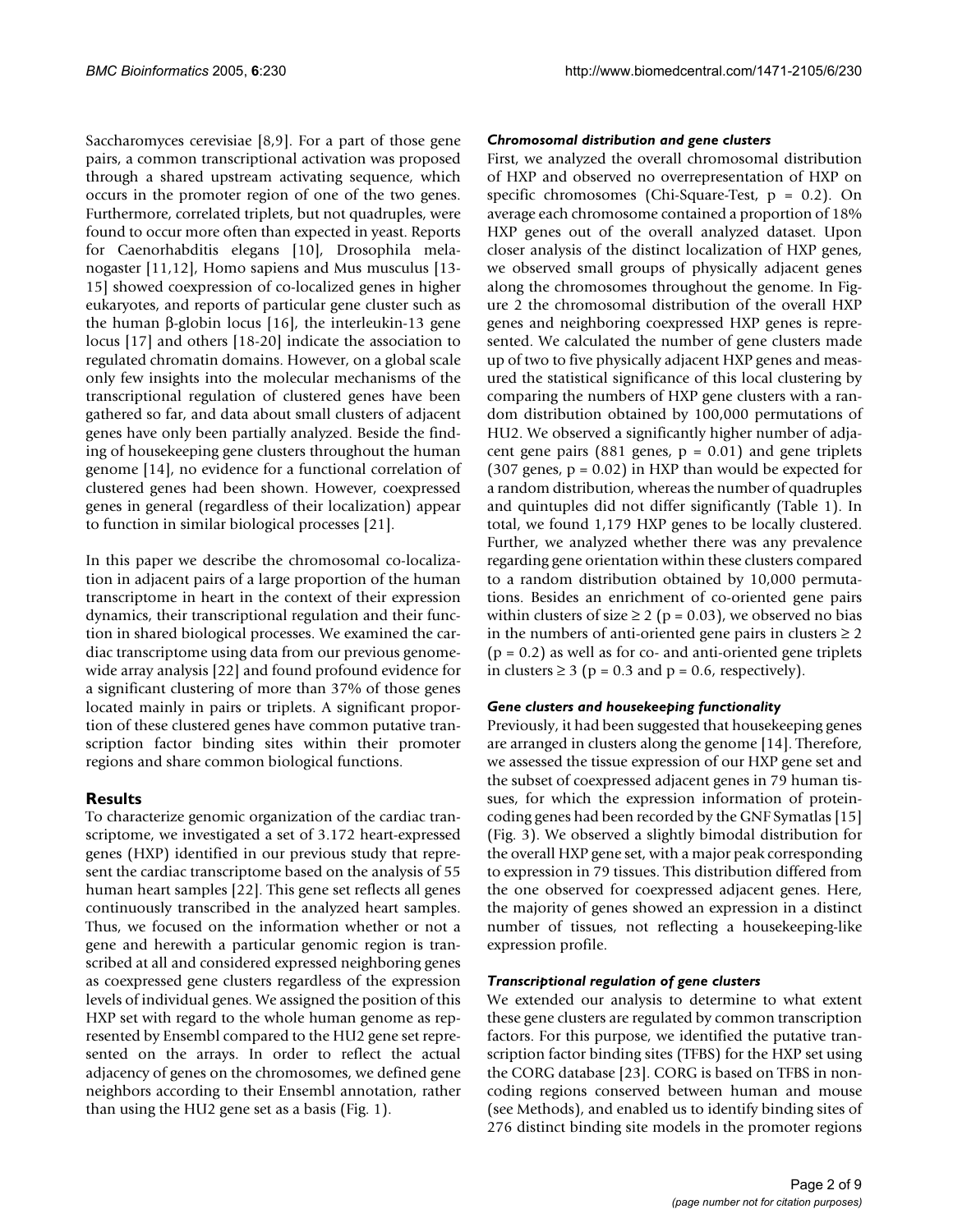## chromosomal positional mapping



**Gene localization based on Ensembl, HU2 and HXP**. Genes marked with \* illustrate an adjacent gene pair in reference to HU2 and HXP, but not referring to the Ensembl gene set (131 cases). Therefore, only genes like those marked with # are noted as clusters throughout.

of a total of 1,777 HXP genes. For the remaining HXP genes no conserved non-coding region could be identified.

Taking into account that several models can represent binding sites of one transcription factor, the identified TFBS pertained to only 216 distinct transcription factors. Within the HXP set with assigned TFBS, 501 genes belonged to chromosomally clustered gene pairs and for 171 pairs, binding sites for both genes were predicted [see Additional file 1]. We observed the largest number of common predicted transcription factors for the antisensesense gene pair consisting of the *HOOK2* protein and transcription factor *JUNB*, which share binding sites for 64 transcription factors. The mean number of observed common transcription factors predicted to regulate adjacent genes was 4.3. There were 23 genes in the HXP set with binding sites for more than 75 different transcription factors, which we consider to be outliers.

Finally, we tested the significance of the observed number of gene pairs potentially regulated by at least one common transcription factor by comparing this number to the numbers of gene pairs with commonly assigned transcription factors seen in 10,000 random permutations of HXP genes. Regardless of whether the calculation was based on the number of distinct TFBS or distinct transcription factors, the common transcriptional regulation was significantly greater within the observed gene clusters than expected from the random distribution ( $p = 0.02$  and  $p =$ 0.03, respectively). This significance was not influenced by genes defined as outliers with regard to their large number of common TFBS. Furthermore, the identified common transcription factors belonged to a broad panel

of transcription factors classes without prevalence of particular families. Taking the gene orientation into account again, we found a homogenous distribution of strand orientation within observed gene pairs regulated by common transcription factors. An example of a gene cluster regulated by common transcription factors is given in Figure [4.](#page-5-0)

#### *Functional relationship of gene clusters*

Further, we analyzed to what extent heart-expressed genes organized as adjacent pairs are involved in the same biological process using the Gene Ontology (GO) database as a source of annotations of biological functions. Naturally, our analysis was limited to those genes annotated with GO terms that were around 60% of all HXP genes (1,921 genes) including those located in 176 gene clusters. A total of 2,158 different GO terms could be assigned to the overall HXP set with 1,241 GO terms mapping to genes located in clusters. To focus on non-generic functional annotations, we calculated the number of GO terms shared within pairs of adjacent HXP genes for the 5<sup>th</sup> and 6th level of granularity of the GO hierarchy and compared these to a random distribution generated from HXP genes to account for the tissue-specificity of the analyzed dataset. We observed a significant enrichment of shared GO terms within pairs of adjacent genes for both levels of granularity (p << 0.0001 for each). Only eight of the 96 and 45 pairs sharing the 5<sup>th</sup> and 6<sup>th</sup> level of functional classification are conspicuous in terms of having originated by gene duplications [see Additional file 2] (for an example see Fig. [4\)](#page-5-0).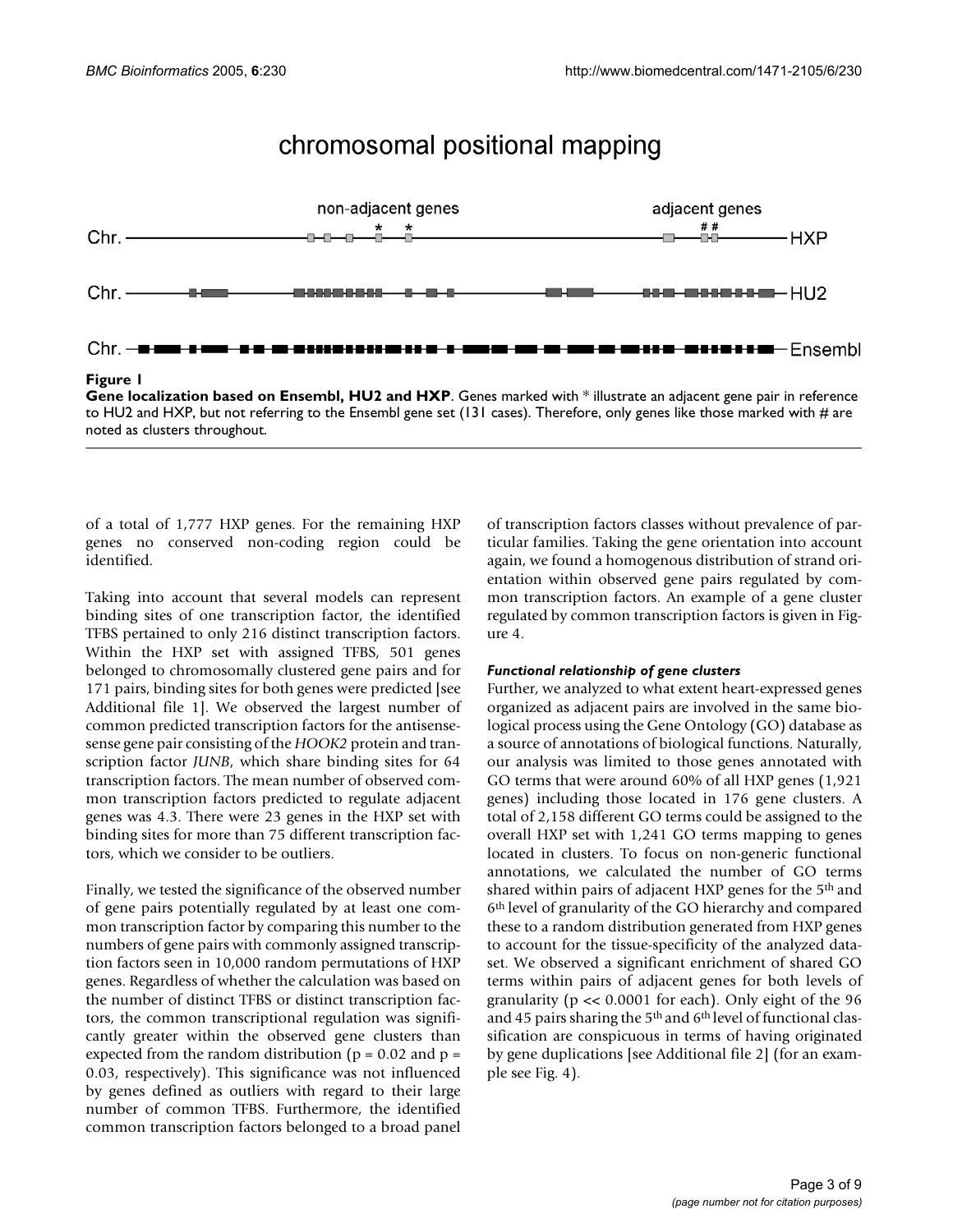<span id="page-3-0"></span>

### Figure 2

**Genomic organization of the overall and clustered heart-expressed genes**. The chromosomal gene order of clustered genes is represented in red, whereas the non-clustered genes are shown in gray, both appear to distribute without notable prevalence among the chromosomes.

### *Expression pattern of adjacent genes*

Finally, we attempted to determine whether genes located close to each other show a correlation of their expression

levels within our previously analyzed patient cohort, which consisted of 5 cardiac phenotypes with characteristic expression profiles [22]. First, we built correlation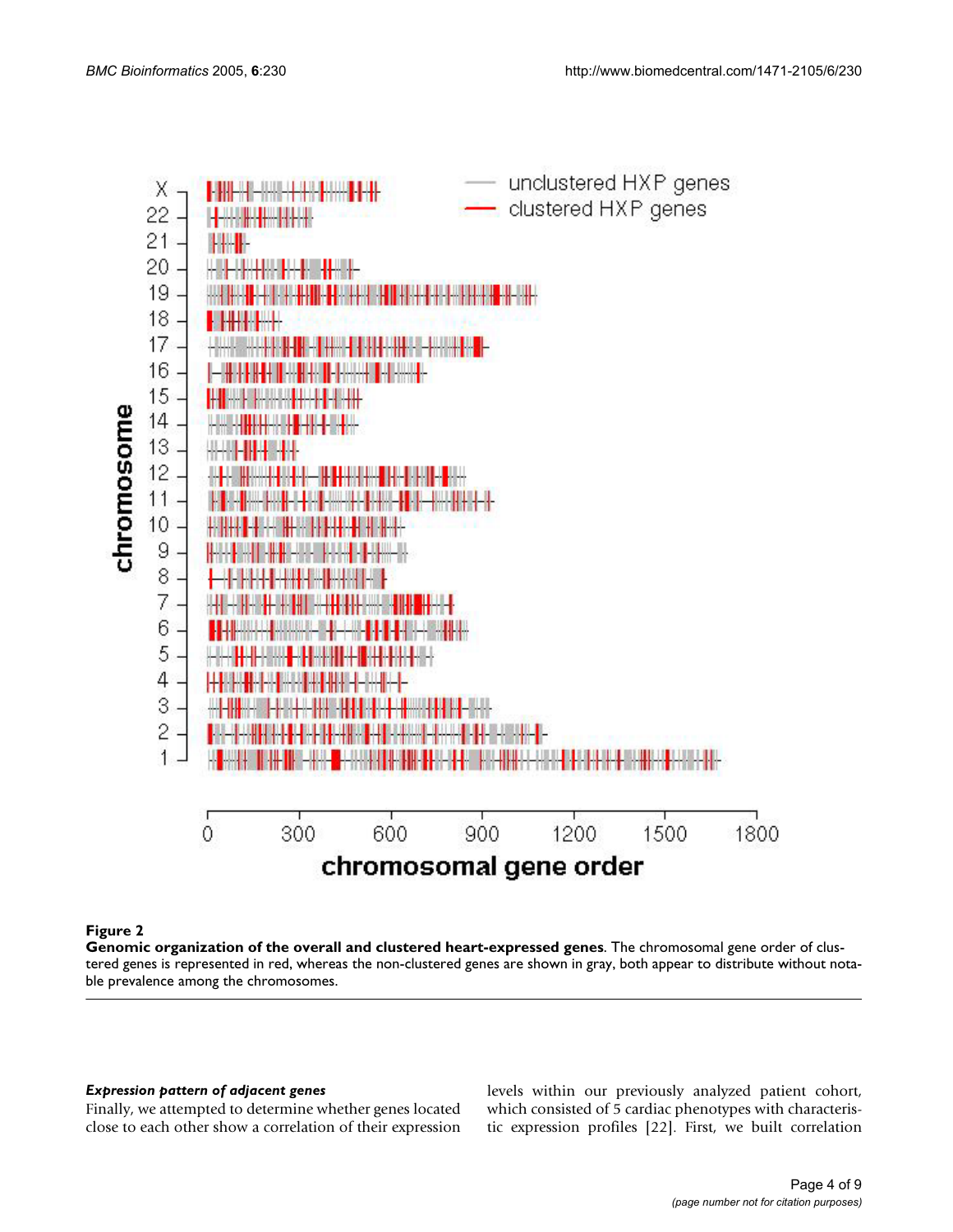| Cluster-size | Number of gene cluster | <b>ENSG</b> | p-value | Z-score |
|--------------|------------------------|-------------|---------|---------|
|              | 480                    | 881         | 0.01    | 3.89    |
|              | 79                     | 207         | 0.02    | 3.24    |
|              | 15                     | 57          | 0.05    | 2.68    |
|              |                        |             | 0.7     | 0.07    |

<span id="page-4-0"></span>**Table 1: Numbers of detected heart-expressed gene clusters of different sizes.** 

ENSG represents the number of unique Ensembl genes in all clusters of the given size. The p-values and Z-scores result from a comparison with a random distribution obtained by 100,000 permutations of the HU2 dataset.



### Figure 3

**Tissue expression of overall and clustered HXP genes**. The numbers of tissue expression of clustered heartexpressed genes are presented filled black. Of the 79 analyzed tissues, the expression profile of clustered genes shows a broad panel of tissue expression but only very few clustered genes are expressed in the majority of tissues. Thus we concluded that clustered coexpressed genes are mainly nonhousekeeping genes.

maps for visual inspection of the overall HXP gene set. To construct such matrices, we sorted the HXP genes of each chromosome according to their arrangement on the chromosome and calculated the correlation of expression of each possible gene pair using Pearson's correlation coefficient. We observed groups of coexpressed genes (*cor*  $\geq$  0.5) on several chromosomes. As an example, the correlation matrix of human chromosome 10 shows areas of coexpressed genes between genes 7–10 and 27–30 [see Additional file 3]. Correlation maps provide a gross overview of the coexpression of genes located nearby each other. Therefore, we further analyzed the coexpression of gene pairs with respect to their distance on two different scales: the base pair distance and the number of genes located between pairs. For neither of these scales do we observe significant coexpression of co-localized gene pairs.

#### **Discussion**

Our data suggest that a large proportion of the cardiac transcriptome in human is linearly arranged in small groups of adjacent genes such that the genes within each group tend to be regulated by the same transcription factors and appear to share granular biological processes. Even though the numbers of shared transcription factors and shared GO terms are small, they are considerable larger than what could be expected by chance. These findings provide powerful evidence that gene clustering plays a potentially important role in concerted gene regulation through the location of regulatory elements with respect of the regulated genes.

We focused our analysis on the information whether or not a gene and herewith a particular genomic region is transcribed at all in the human heart and did not consider rates of transcription. The proportion of genes arranged in clusters exceeded the number reported previously, which could be explained by different definitions of coexpression, as other reports defined coexpression mainly based on the correlation coefficient of continuous valued expression levels or considered only highly expressed genes [13]. Creating an expression neighborhood through the localization of regulatory elements would be an efficient means to increase regional gene activity, which has been shown to be influenced by the local concentration of regulatory proteins [24-26]. In addition, such regulatory elements may influence the expression status within a chromosomal region e.g. by spreading of histone modifications. Further support for concerted regulation of clustered genes is provided by our observation of functional relatedness between clustered genes. Apart from the identification of housekeeping genes arranged in clusters such relatedness has not been reported in human [14].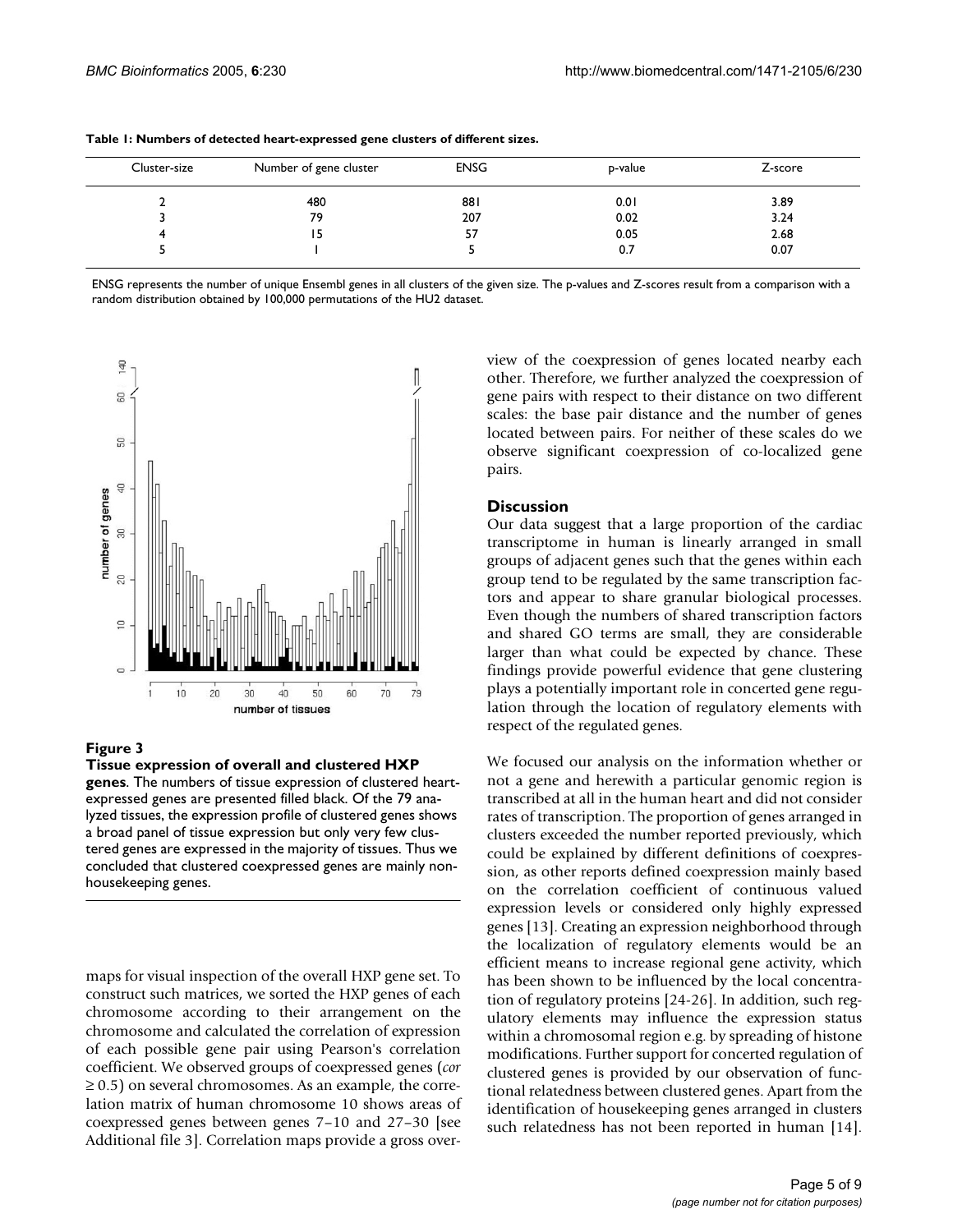<span id="page-5-0"></span>

## **Figure 4**

**Example of four adjacent coexpressed genes**. Shown is the gene cluster distribution on human chromosome 2 with an example of four adjacent genes regulated in part by common transcription factors and sharing gene ontology categories. Coexpressed gene clusters are shown in red. Each coexpressed gene pair ABI2 – RAPH1; RAPH1 – CD28 and CD28 – CTLA4 shares GO terms as indicated. Genes of the triplet RAPH1 – CD28 – CTLA4 have transcription factor binding sites for AP3 and EV1 in common. Furthermore, each gene pair RAPH1 – CD28 and CD28 – CTLA4 shares additional TFBS. Genes are marked in green, arrows indicate the strand orientation, promotor regions and transcription factors are colored in yellow.

However without considering gene localization, it has been shown recently that coexpressed genes are often functionally related [21]. Further studies will be required to show if there is an evolutionary constraint upon the disruption of co-localized genes. So far, sequencing projects are still in process and a comparison between close relatives such as human and for example mouse would not be sufficient due to their high synteny. From our analysis, we propose that duplication events alone are not sufficient as an explanation.

In the past some reports suggested that tissue-specific genes, e.g. genes specifically expressed in human skeletal muscle and adipose tissue, are preferentially located on certain chromosomes [27,28]. For the cardiovascular transcriptome in human, a disparate chromosomal distribution has been reported with enrichment on chromosomes 17, 19 and 22 [29,30]. With the present knowledge of genome annotation that reveals the inhomogeneous chromosomal distribution of the human genome, we cannot confirm such observations for the cardiac transcriptome.

Finally, we analyzed correlation of expression levels of genes located in clusters, as it has been suggested for the human transcriptome and other organism. By using the base pair distance as well as the gene distance between gene pairs, we failed to observe any significant correlation between co-localization and expression levels. Recently, it has been proposed that such correlation could be influenced by the probe localization on the array [31], which was corrected for in our primary array analysis. Further,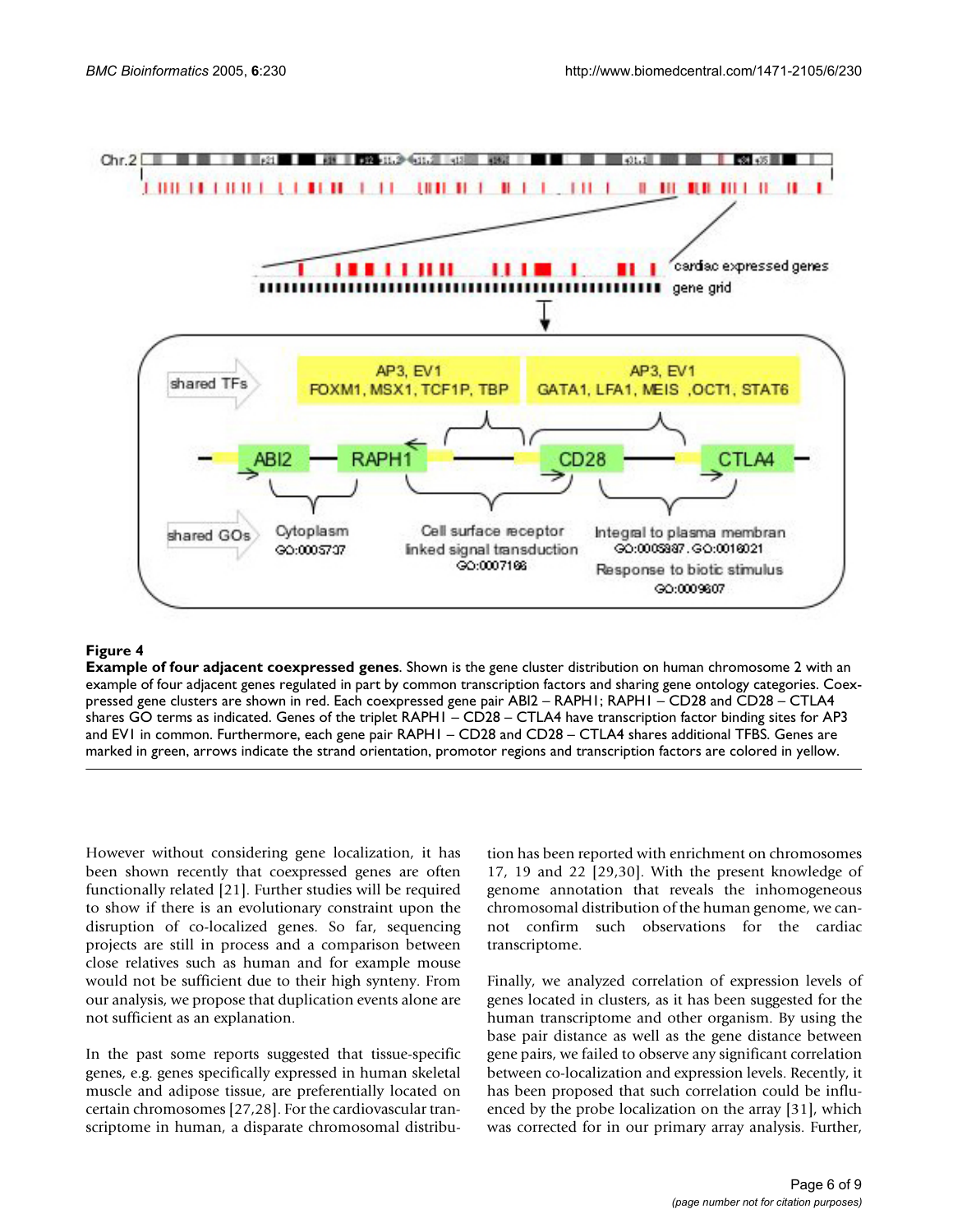we took into account that our dataset was based on different cardiac phenotypes caused by multiple factors, which could increase background noise and reduce the ability to recognize distinct coexpression of genes in our sample collection.

## **Conclusion**

In summary, we provide evidence that the linear arrangement of genes expressed in concert is due to coordinated regulation by common transcription factors. We suggest that determining the relationship between nuclear organization and gene arrangement will lead to a deeper understanding of how transcriptomes, dedicated to a particular cellular function or fate, are controlled. Here, meta-analysis of the large-scale transcriptome array data beginning to appear in public repositories, could build the basis for the discovery of the nodes between gene regulation and nuclear organization. Those analyses could provide insights into a regulatory constraint such that genes localized in clusters tend to be coregulated throughout several tissues. Furthermore, such a regulatory constraint may be a crucial factor in the development of human diseases caused by partial deletions or insertions of chromosomal units separating genes regulated in concert.

## **Methods**

#### *HXP dataset*

The data composition and the classification of expressed genes was done using the Human Unigene II clone set containing 74.695 IMAGE clones [22]. The genomic localizations of the clones were determined via Ensembl and CrossMatch sequence comparison. In summary, 40.416 clones were assigned to 16.260 Ensembl genes, which resulted in 67% coverage of the Ensembl dataset version 11.31.1. In a previous array study, we identified the cardiac transcriptome by hybridisation experiments of 55 cardiac samples using arrays containing the above IMAGE clones [22]. The finally defined heart-expressed subset (HXP) of IMAGE-clones contained 3.172 Ensembl genes represented by 4.167 clones. This gene set refers to the 15% highest expressed genes in at least 4 heart samples whose natural log ratios had a standard deviation across the samples of at least 0.5, and were obtained out of the overall set of human genes (HU2) after normalization of expression levels for array position and averaging over duplicates. The analyzed samples belonged to four categories, (1) the normal right/left atrial and ventricular samples, (2) right atrial and ventricular samples obtained from patients with Tetralogy of Fallot, (3) right atrial samples of patients with ventricular septal defect, and (4) right atrial samples of patients with atrial septal defect. For the further analysis, we excluded the Y chromosome since the dataset was composed of samples from males and females. Functional categories of these genes were assigned using the Gene Ontology classification.

#### *GFN Symatlas*

To analyze the distribution of tissue expression of the HXP dataset, we used the microarray gene expression information for 79 human tissues in the GNF Symatlas dataset [15]. This dataset contained almost 34,000 probe sets with 'present', 'marginal', or 'absent' calls for each probe set in each tissue. We considered a probe set expressed if it had a 'present' or 'marginal' call. If probe sets with different expression calls had the same chromosomal location, we considered the 'present' or 'marginal' call in case where one of the probe sets had an 'absent' call. Probe Sets with ambiguous location information were excluded, such that the resulting dataset consisted of 10,715 Ensembl genes with distinct chromosomal locations. Based on the Ensembl gene IDs we could map 1,600 HXP genes including 183 clustered genes to expression information represented by the GNF Symatlas.

### *Physical annotation of gene distances*

To measure the distance of a pair of genes, we used the number of base pairs between them as well as defining the distance of a pair of genes with respect to the amount of Ensembl genes located between them (Fig. 1). A pair of genes was defined as adjacent if there are no other genes in the Ensembl dataset that lie between the two different gene loci. By using these different scales, we were able to distinguish between gene pairs located very close to each other in a chromosomal region with high gene density, as well as describing the relationship of a gene pair independent of its physical localization on the chromosome. Groups or pairs of directly neighboring genes that we analyzed are referred to as gene clusters. The definition of 'neighborhood' refers to the genes included in the Ensembl dataset.

#### *Chromosomal distribution of heart-expressed genes*

The number of genes on each chromosome was calculated for the HXP and HU2 dataset. The two distributions were compared using the Chi-square test. The numbers of detected gene clusters were compared to a randomly built dataset based on the genes in the HU2 dataset (100,000 permutations). Furthermore, we used the hypergeometrical distribution to assess whether genes located close to each other share similar expression levels ( $cor \geq 0.65$ ) more often than genes located further apart.

#### *Identification of regulatory transcription factors*

The identification of putative regulatory transcription factors binding sites was done using the TRANSFAC database. To reduce the rate of false positives among putative binding sites, we first filtered our data by searching for conserved, non-coding upstream regions of orthologous genes in human and mouse as annotated in the *Comparative Regulatory Genomics database* CORG [23]. CORG is based on the assumption that high levels of sequence con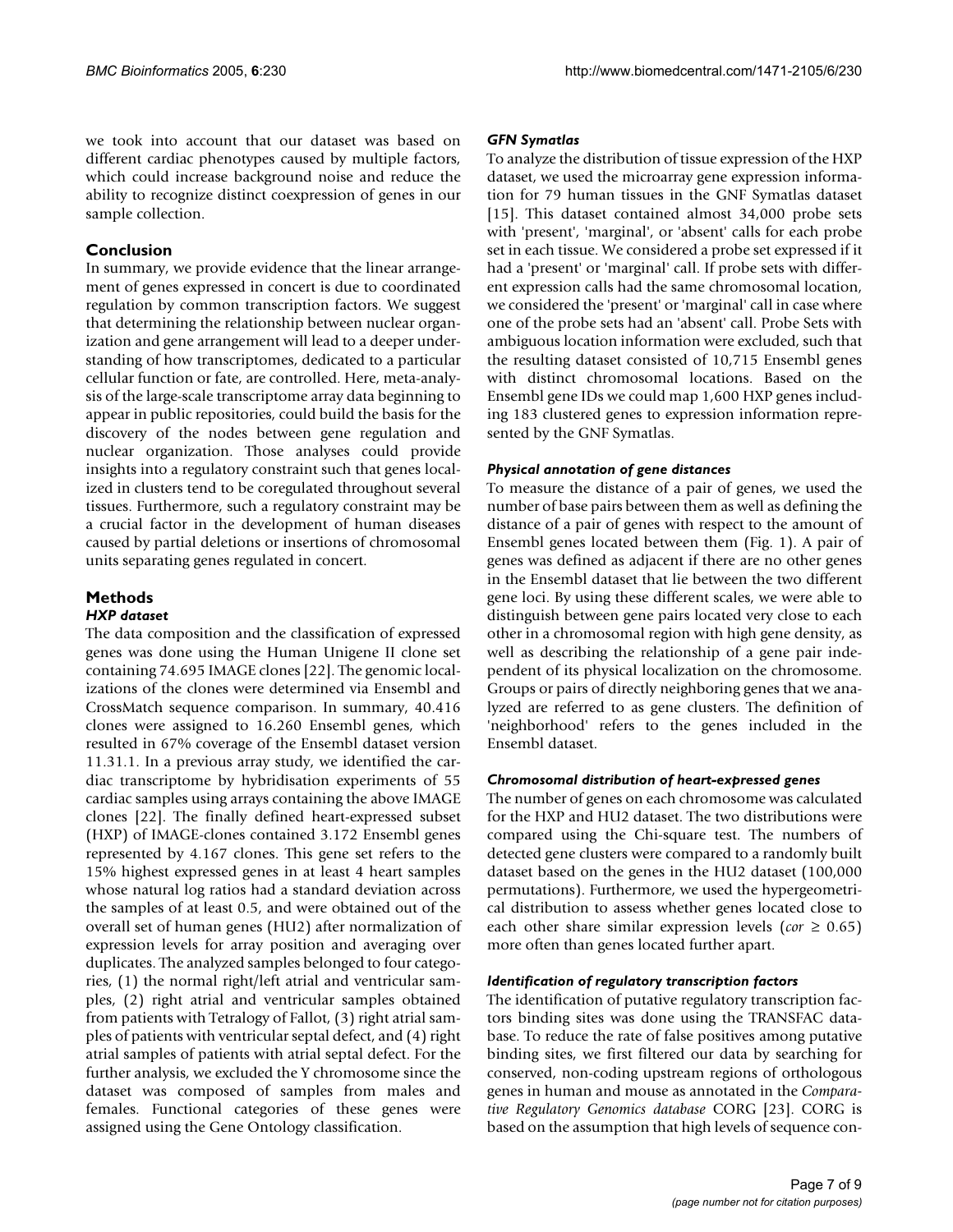servation in non-coding upstream regions of orthologous genes are likely to reflect common regulatory elements.

#### *Identification of similar gene expression levels*

To determine similarity in gene expression for pairs of genes, we calculated the Pearson correlation coefficient as well as the Euclidian distance of their expression values across all 55 previously analyzed tissues [22]. To assess the potential relationship of gene localization and similar expression, we used distance-correlation plots and correlation matrices. Correlation matrices give a rough overview of similar expression levels of genes located on the same chromosome by displaying color-coded correlation coefficients (see for example web supplement Fig. 1S).

### **Authors' contributions**

JHV acquired the data and performed the main analysis of data. AvH has made substantive intellectual contribution to concept and interpretation of data. AP participated in analysis of data and drafting of article. SS conceived the project, managed and participated in analysis and interpretation of data.

## **Additional material**

## **Additional File 1**

*Transcription factors shared by gene clusters. Represented are clustered heart-expressed genes with their HUGO gene names, Ensembl gene IDs, strand orientations, transcriptional start site distances and transcription factors for which binding sites could be predicted. The shared transcription factors are indicated in italic.*

Click here for file

[\[http://www.biomedcentral.com/content/supplementary/1471-](http://www.biomedcentral.com/content/supplementary/1471-2105-6-230-S1.pdf) 2105-6-230-S1.pdf]

## **Additional File 2**

*Gene Ontology terms shared by gene clusters. Shown are clustered heart-expressed genes annotated with Ensembl gene IDs, HUGO gene names and shared Gene Ontology (GO) terms of layer 4 and 5. The GO term IDs and descriptions are given.*

Click here for file

[\[http://www.biomedcentral.com/content/supplementary/1471-](http://www.biomedcentral.com/content/supplementary/1471-2105-6-230-S2.pdf) 2105-6-230-S2.pdf]

## **Additional File 3**

*Correlation matrix of human chromosome 10. The matrix of Pearson correlation coefficients between the expression profiles of heart-expressed genes is shown color-coded, with genes being arranged according to their order on the chromosome. Gene pairs with similar expression levels are depicted in blue, anti-correlated pairs are shown in red.*

Click here for file

[\[http://www.biomedcentral.com/content/supplementary/1471-](http://www.biomedcentral.com/content/supplementary/1471-2105-6-230-S3.pdf) 2105-6-230-S3.pdf]

#### **Acknowledgements**

We thank Raffaello Galli and Christoph Dieterich for technical assistance, and Sarah Teichmann for helpful discussions. This work was supported by a grant from The Max-Planck-Society for the Advancement of Science.

#### **References**

- van Driel R, Fransz PF, Verschure PJ: [The eukaryotic genome: a](http://www.ncbi.nlm.nih.gov/entrez/query.fcgi?cmd=Retrieve&db=PubMed&dopt=Abstract&list_uids=12972500) **[system regulated at different hierarchical levels.](http://www.ncbi.nlm.nih.gov/entrez/query.fcgi?cmd=Retrieve&db=PubMed&dopt=Abstract&list_uids=12972500)** *J Cell Sci* 2003, **116(Pt 20):**4067-4075.
- 2. Hurst LD, Pal C, Lercher MJ: **[The evolutionary dynamics of](http://www.ncbi.nlm.nih.gov/entrez/query.fcgi?cmd=Retrieve&db=PubMed&dopt=Abstract&list_uids=15131653) [eukaryotic gene order.](http://www.ncbi.nlm.nih.gov/entrez/query.fcgi?cmd=Retrieve&db=PubMed&dopt=Abstract&list_uids=15131653)** *Nat Rev Genet* 2004, **5(4):**299-310.
- 3. Hershberg R, Yeger-Lotem E, Margalit H: **[Chromosomal organi](http://www.ncbi.nlm.nih.gov/entrez/query.fcgi?cmd=Retrieve&db=PubMed&dopt=Abstract&list_uids=15734572)[zation is shaped by the transcription regulatory network.](http://www.ncbi.nlm.nih.gov/entrez/query.fcgi?cmd=Retrieve&db=PubMed&dopt=Abstract&list_uids=15734572)** *Trends Genet* 2005, **21(3):**138-142.
- 4. Grewal SI, Moazed D: **[Heterochromatin and epigenetic control](http://www.ncbi.nlm.nih.gov/entrez/query.fcgi?cmd=Retrieve&db=PubMed&dopt=Abstract&list_uids=12907790) [of gene expression.](http://www.ncbi.nlm.nih.gov/entrez/query.fcgi?cmd=Retrieve&db=PubMed&dopt=Abstract&list_uids=12907790)** *Science* 2003, **301(5634):**798-802.
- 5. Brown KE: **[Chromatin folding and gene expression: new tools](http://www.ncbi.nlm.nih.gov/entrez/query.fcgi?cmd=Retrieve&db=PubMed&dopt=Abstract&list_uids=12971719) [to reveal the spatial organization of genes.](http://www.ncbi.nlm.nih.gov/entrez/query.fcgi?cmd=Retrieve&db=PubMed&dopt=Abstract&list_uids=12971719)** *Chromosome Res* 2003, **11(5):**423-433.
- 6. Stein GS, Lian JB, Montecino M, Stein JL, van Wijnen AJ, Javed A, Pratap J, Choi J, Zaidi SK, Gutierrez S, Harrington K, Shen J, Young D, Pockwinse S: **[Nuclear microenvironments support physiologi](http://www.ncbi.nlm.nih.gov/entrez/query.fcgi?cmd=Retrieve&db=PubMed&dopt=Abstract&list_uids=12971727)[cal control of gene expression.](http://www.ncbi.nlm.nih.gov/entrez/query.fcgi?cmd=Retrieve&db=PubMed&dopt=Abstract&list_uids=12971727)** *Chromosome Res* 2003, **11(5):**527-536.
- 7. Lawrence JG: **[Shared strategies in gene organization among](http://www.ncbi.nlm.nih.gov/entrez/query.fcgi?cmd=Retrieve&db=PubMed&dopt=Abstract&list_uids=12202031) [prokaryotes and eukaryotes.](http://www.ncbi.nlm.nih.gov/entrez/query.fcgi?cmd=Retrieve&db=PubMed&dopt=Abstract&list_uids=12202031)** *Cell* 2002, **110(4):**407-413.
- 8. Cho RJ, Campbell MJ, Winzeler EA, Steinmetz L, Conway A, Wodicka L, Wolfsberg TG, Gabrielian AE, Landsman D, Lockhart DJ, Davis RW: **[A genome-wide transcriptional analysis of the mitotic](http://www.ncbi.nlm.nih.gov/entrez/query.fcgi?cmd=Retrieve&db=PubMed&dopt=Abstract&list_uids=9702192) [cell cycle.](http://www.ncbi.nlm.nih.gov/entrez/query.fcgi?cmd=Retrieve&db=PubMed&dopt=Abstract&list_uids=9702192)** *Mol Cell* 1998, **2(1):**65-73.
- 9. Cohen BA, Mitra RD, Hughes JD, Church GM: **[A computational](http://www.ncbi.nlm.nih.gov/entrez/query.fcgi?cmd=Retrieve&db=PubMed&dopt=Abstract&list_uids=11017073) [analysis of whole-genome expression data reveals chromo](http://www.ncbi.nlm.nih.gov/entrez/query.fcgi?cmd=Retrieve&db=PubMed&dopt=Abstract&list_uids=11017073)[somal domains of gene expression.](http://www.ncbi.nlm.nih.gov/entrez/query.fcgi?cmd=Retrieve&db=PubMed&dopt=Abstract&list_uids=11017073)** *Nat Genet* 2000, **26(2):**183-186.
- 10. Roy PJ, Stuart JM, Lund J, Kim SK: **[Chromosomal clustering of](http://www.ncbi.nlm.nih.gov/entrez/query.fcgi?cmd=Retrieve&db=PubMed&dopt=Abstract&list_uids=12214599) [muscle-expressed genes in Caenorhabditis elegans.](http://www.ncbi.nlm.nih.gov/entrez/query.fcgi?cmd=Retrieve&db=PubMed&dopt=Abstract&list_uids=12214599)** *Nature* 2002, **418(6901):**975-979.
- 11. Boutanaev AM, Kalmykova AI, Shevelyov YY, Nurminsky DI: **[Large](http://www.ncbi.nlm.nih.gov/entrez/query.fcgi?cmd=Retrieve&db=PubMed&dopt=Abstract&list_uids=12478293) [clusters of co-expressed genes in the Drosophila genome.](http://www.ncbi.nlm.nih.gov/entrez/query.fcgi?cmd=Retrieve&db=PubMed&dopt=Abstract&list_uids=12478293)** *Nature* 2002, **420(6916):**666-669.
- 12. Spellman PT, Rubin GM: **[Evidence for large domains of similarly](http://www.ncbi.nlm.nih.gov/entrez/query.fcgi?cmd=Retrieve&db=PubMed&dopt=Abstract&list_uids=12144710) [expressed genes in the Drosophila genome.](http://www.ncbi.nlm.nih.gov/entrez/query.fcgi?cmd=Retrieve&db=PubMed&dopt=Abstract&list_uids=12144710)** *J Biol* 2002, **1(1):**5.
- 13. Caron H, van Schaik B, van der Mee M, Baas F, Riggins G, van Sluis P, Hermus MC, van Asperen R, Boon K, Voute PA, Heisterkamp S, van Kampen A, Versteeg R: **[The human transcriptome map: clus](http://www.ncbi.nlm.nih.gov/entrez/query.fcgi?cmd=Retrieve&db=PubMed&dopt=Abstract&list_uids=11181992)[tering of highly expressed genes in chromosomal domains.](http://www.ncbi.nlm.nih.gov/entrez/query.fcgi?cmd=Retrieve&db=PubMed&dopt=Abstract&list_uids=11181992)** *Science* 2001, **291(5507):**1289-1292.
- 14. Lercher MJ, Urrutia AO, Hurst LD: **[Clustering of housekeeping](http://www.ncbi.nlm.nih.gov/entrez/query.fcgi?cmd=Retrieve&db=PubMed&dopt=Abstract&list_uids=11992122) [genes provides a unified model of gene order in the human](http://www.ncbi.nlm.nih.gov/entrez/query.fcgi?cmd=Retrieve&db=PubMed&dopt=Abstract&list_uids=11992122) [genome.](http://www.ncbi.nlm.nih.gov/entrez/query.fcgi?cmd=Retrieve&db=PubMed&dopt=Abstract&list_uids=11992122)** *Nat Genet* 2002, **31(2):**180-183.
- 15. Su AI, Wiltshire T, Batalov S, Lapp H, Ching KA, Block D, Zhang J, Soden R, Hayakawa M, Kreiman G, Cooke MP, Walker JR, Hogenesch JB: **[A gene atlas of the mouse and human protein-encoding](http://www.ncbi.nlm.nih.gov/entrez/query.fcgi?cmd=Retrieve&db=PubMed&dopt=Abstract&list_uids=15075390) [transcriptomes.](http://www.ncbi.nlm.nih.gov/entrez/query.fcgi?cmd=Retrieve&db=PubMed&dopt=Abstract&list_uids=15075390)** *Proc Natl Acad Sci USA* 2004, **101(16):**6062-6067.
- 16. Schubeler D, Francastel C, Cimbora DM, Reik A, Martin DI, Groudine M: **[Nuclear localization and histone acetylation: a pathway](http://www.ncbi.nlm.nih.gov/entrez/query.fcgi?cmd=Retrieve&db=PubMed&dopt=Abstract&list_uids=10783166) [for chromatin opening and transcriptional activation of the](http://www.ncbi.nlm.nih.gov/entrez/query.fcgi?cmd=Retrieve&db=PubMed&dopt=Abstract&list_uids=10783166) [human beta-globin locus.](http://www.ncbi.nlm.nih.gov/entrez/query.fcgi?cmd=Retrieve&db=PubMed&dopt=Abstract&list_uids=10783166)** *Genes Dev* 2000, **14(8):**940-950.
- 17. Yamashita M, Ukai-Tadenuma M, Kimura M, Omori M, Inami M, Taniguchi M, Nakayama T: **[Identification of a conserved GATA3](http://www.ncbi.nlm.nih.gov/entrez/query.fcgi?cmd=Retrieve&db=PubMed&dopt=Abstract&list_uids=12205084) [response element upstream proximal from the interleukin-](http://www.ncbi.nlm.nih.gov/entrez/query.fcgi?cmd=Retrieve&db=PubMed&dopt=Abstract&list_uids=12205084)[13 gene locus.](http://www.ncbi.nlm.nih.gov/entrez/query.fcgi?cmd=Retrieve&db=PubMed&dopt=Abstract&list_uids=12205084)** *J Biol Chem* 2002, **277(44):**42399-42408.
- 18. Choudhary SK, Wykes SM, Kramer JA, Mohamed AN, Koppitch F, Nelson JE, Krawetz SA: **[A haploid expressed gene cluster exists](http://www.ncbi.nlm.nih.gov/entrez/query.fcgi?cmd=Retrieve&db=PubMed&dopt=Abstract&list_uids=7721781) [as a single chromatin domain in human sperm.](http://www.ncbi.nlm.nih.gov/entrez/query.fcgi?cmd=Retrieve&db=PubMed&dopt=Abstract&list_uids=7721781)** *J Biol Chem* 1995, **270(15):**8755-8762.
- 19. Kalmykova AI, Nurminsky DI, Ryzhov DV, Shevelyov YY: **[Regulated](http://www.ncbi.nlm.nih.gov/entrez/query.fcgi?cmd=Retrieve&db=PubMed&dopt=Abstract&list_uids=15755746) [chromatin domain comprising cluster of co-expressed genes](http://www.ncbi.nlm.nih.gov/entrez/query.fcgi?cmd=Retrieve&db=PubMed&dopt=Abstract&list_uids=15755746)** [in Drosophila melanogaster.](http://www.ncbi.nlm.nih.gov/entrez/query.fcgi?cmd=Retrieve&db=PubMed&dopt=Abstract&list_uids=15755746) **33(5):**1435-1444.
- 20. Lawson GM, Knoll BJ, March CJ, Woo SL, Tsai MJ, O'Malley BW: **[Def](http://www.ncbi.nlm.nih.gov/entrez/query.fcgi?cmd=Retrieve&db=PubMed&dopt=Abstract&list_uids=6276388)[inition of 5' and 3' structural boundaries of the chromatin](http://www.ncbi.nlm.nih.gov/entrez/query.fcgi?cmd=Retrieve&db=PubMed&dopt=Abstract&list_uids=6276388) [domain containing the ovalbumin multigene family.](http://www.ncbi.nlm.nih.gov/entrez/query.fcgi?cmd=Retrieve&db=PubMed&dopt=Abstract&list_uids=6276388)** *J Biol Chem* 1982, **257(3):**1501-1507.